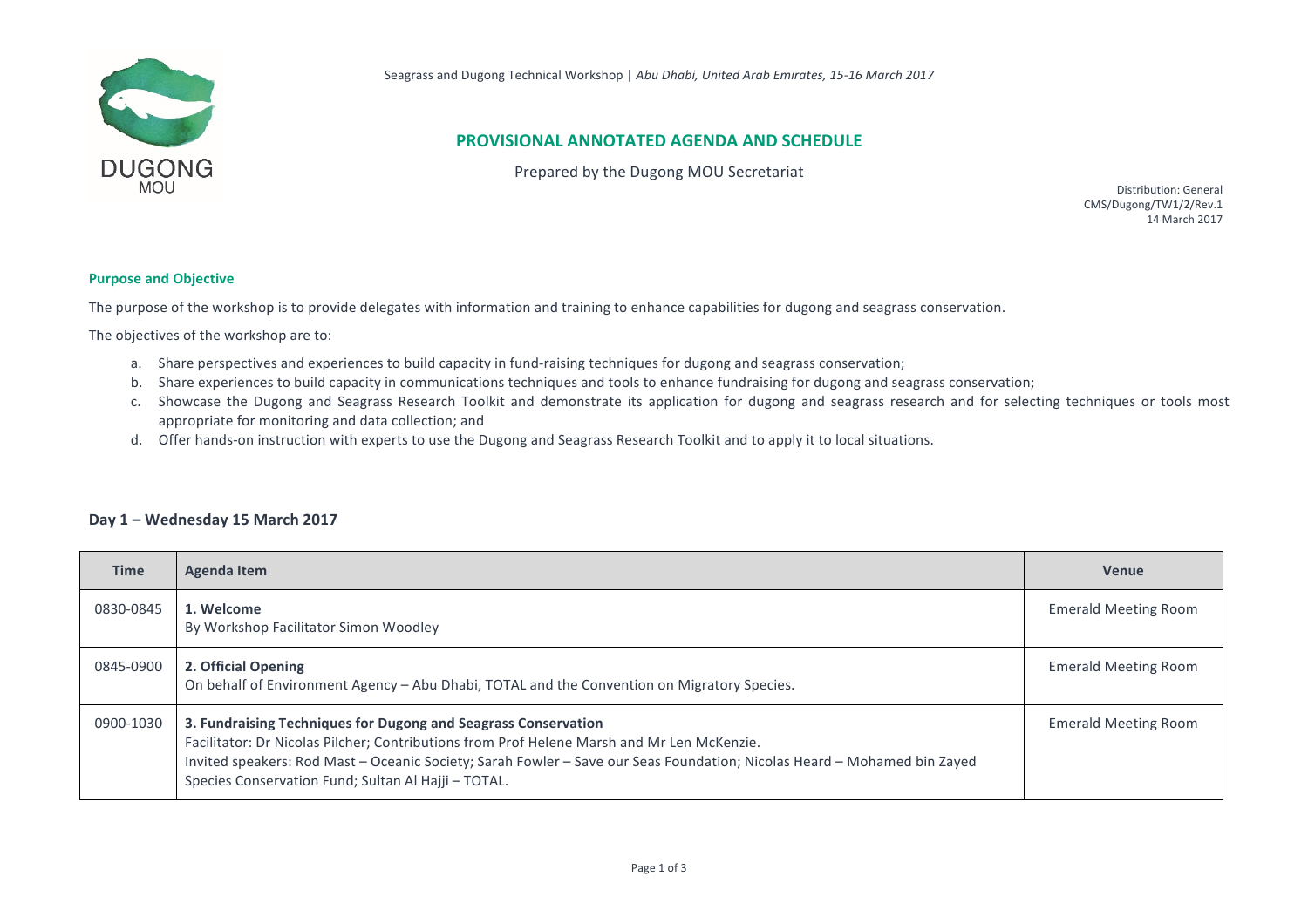| 1030-1100 | Tea break                                                                                                                                                                                                                                                                                                                                                                                                                                                                                                                                                                                                                                             |                             |
|-----------|-------------------------------------------------------------------------------------------------------------------------------------------------------------------------------------------------------------------------------------------------------------------------------------------------------------------------------------------------------------------------------------------------------------------------------------------------------------------------------------------------------------------------------------------------------------------------------------------------------------------------------------------------------|-----------------------------|
| 1100-1230 | 3. Fundraising Techniques for Dugong and Seagrass Conservation (continued)                                                                                                                                                                                                                                                                                                                                                                                                                                                                                                                                                                            | <b>Emerald Meeting Room</b> |
| 1230-1330 | Lunch                                                                                                                                                                                                                                                                                                                                                                                                                                                                                                                                                                                                                                                 | Urban Kitchen               |
| 1330-1530 | <b>4. Communicating Successes</b><br>Tools and techniques to enhance dugong and seagrass conservation and fundraising.<br>Facilitator: Dr Nicolas Pilcher; Contributions from Prof Helene Marsh.<br>Invited speakers: Tamara Withers - EWS-WWF; Reynante Ramilo - C3 Philippines; Kirk Duthler - Mohamed bin Zayed Species<br>Conservation Fund.                                                                                                                                                                                                                                                                                                      | <b>Emerald Meeting Room</b> |
| 1530-1600 | Tea break                                                                                                                                                                                                                                                                                                                                                                                                                                                                                                                                                                                                                                             |                             |
| 1600-1700 | 5. Introduction to Dugong and Seagrass Research Toolkit<br>In addition to introduction to the Dugong and Seagrass Research Toolkit, this session introduces selected techniques and tools for<br>dugong and seagrass research as well.<br>Facilitator: Simon Woodley - S & J Woodley Pty Ltd<br>Topics:<br>Prof Helene Marsh: Responses to stranded dugongs including orphaned dugong calves<br>$\bullet$<br>Dr Christophe Cleguer: Use of drones as a dugong research tool<br>$\bullet$<br>Dr Christophe Cleguer: GPS satellite tracking of dugongs<br>$\bullet$<br>Dr Richard Unsworth: The global extent of seagrass fishery activity<br>$\bullet$ | <b>Emerald Meeting Room</b> |
| 1700      | Close of Day 1                                                                                                                                                                                                                                                                                                                                                                                                                                                                                                                                                                                                                                        |                             |